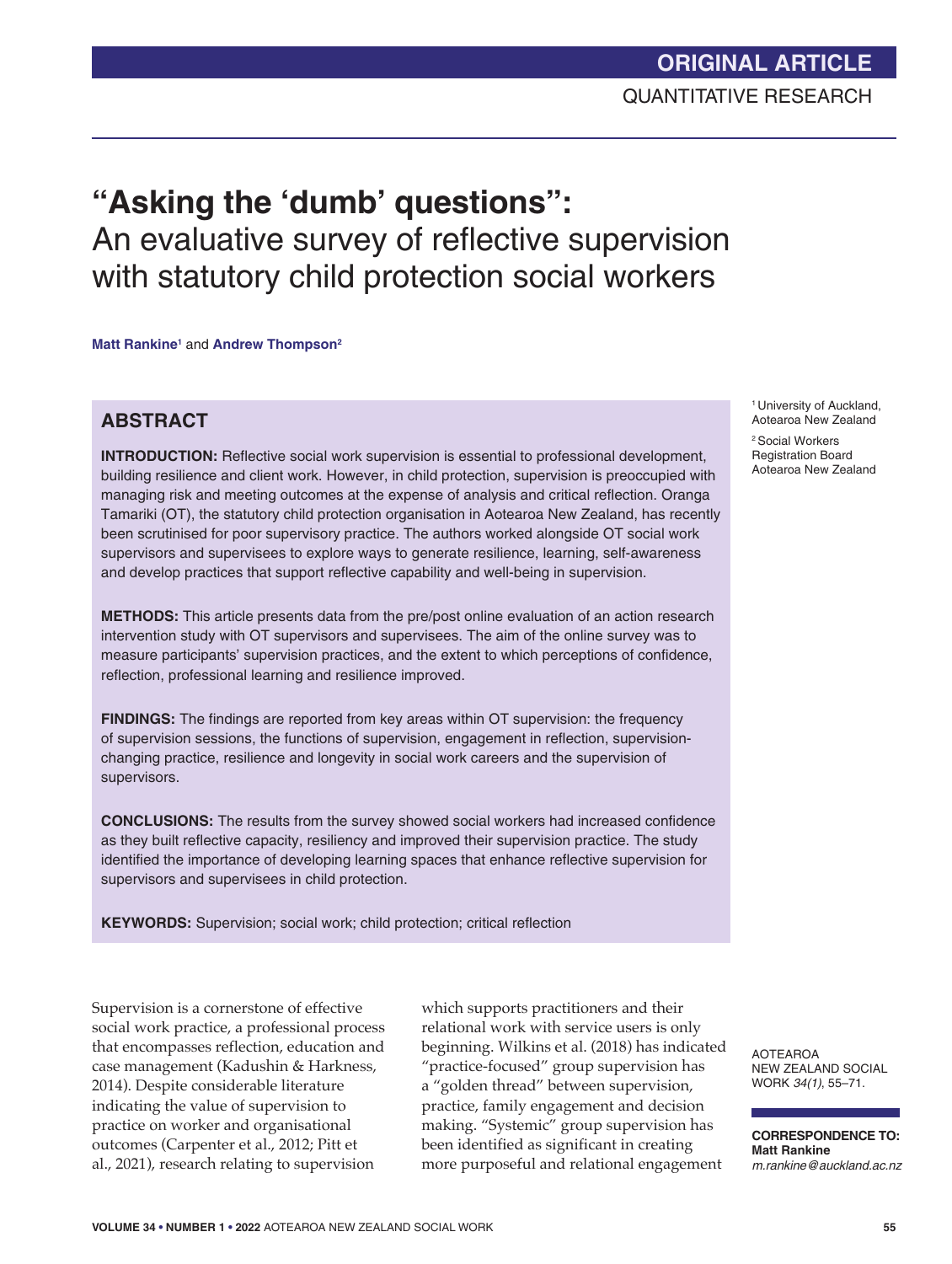between social workers, children and families (Bostock, Patrizo, Godfrey, & Forrester, 2019; Bostock, Patrizo, Godfrey, Munro, et al., 2019)

Supervision, particularly statutory child protection social work, is buffeted between professional and organisational accountabilities informed by a context of risk management and outcome delivery (Davys & Beddoe, 2020; Wilkins et al., 2017). For some time, international literature has impressed upon us the need to improve child-protection social work services and provide space for reflection (Beddoe et al., 2021). Reflective supervision is essential for critical analysis and effective decisionmaking in these statutory professional spaces (Rankine, 2017). However, authors such as Wilkins et al. (2017) argued, from a British local authority perspective, that reflective supervision remains unclear in definition, how it is currently provided and how it is measured for effectiveness. The diverse support needed for statutory social workers to utilise and receive reflective supervision in statutory organisations requires drastic and creative changes in practice thinking.

The Ministry for Children, Oranga Tamariki (hereafter OT), the Aotearoa New Zealand statutory child protection organisation, is the site of the current research*.* The organisation has been criticised in recent reports related to the over-representation of tamariki Māori (children) within the welfare system and the organisation's procedures and the legislation (Boshier, 2020; Office of the Children's Commissioner (OCC), 2020; Waitangi Tribunal, 2021). The lack of reflective supervision was identified in all the reports. It is within this context that the authors promote supervision as the critical practice tool to build reflective and responsive social work that achieves better outcomes for tamariki and their whānau (family).

The current action research study with OT social work supervisors and supervisees explored reflective supervision practices

and aimed to strengthen practitioner development. The focus of the study was to explore further approaches that generate resilience, learning, self-awareness and to develop practices that support reflective capability and well-being for both supervisors and supervisees. The study contained three separate parts: development of a learning community with OT supervisors (Rankine & Thompson, 2021); thinking aloud in supervisor–supervisee dyads (Rankine & Thompson, in press); and an online evaluation pre- and postintervention of the action research study.

This article concentrates on the pre/post evaluation of the action research intervention study from an online survey with OT supervisors and supervisees. The online survey was completed by all supervisor and supervisee participants who were actively involved in the study. The aim of the survey was to evaluate participants' current supervision practices and the extent to which confidence, reflection, professional learning and resilience had improved or not.

#### **Social work supervision**

Supervision is a lifelong, professional process that is central to learning in social work (Davys & Beddoe, 2020). The supervisor is responsible for the supervisee meeting organisational, as well as personal and professional goals (Morrison, 2005). According to O'Donoghue (2003), social work supervision should model best social work practice with clients. To meet the multifaceted nature of organisational, professional and personal goals in supervision, the structure of supervision has provided a foundational understanding of the various functions required in sessions. These include providing administrative, educative, supportive and mediative functions for the supervisee (Kadushin & Harkness, 2014; Leitz et al., 2014; Morrison, 2005). However, it is also critical that supervisors use an approach underpinned by reflection and learning which assists supervisees to develop and use skills and knowledge within the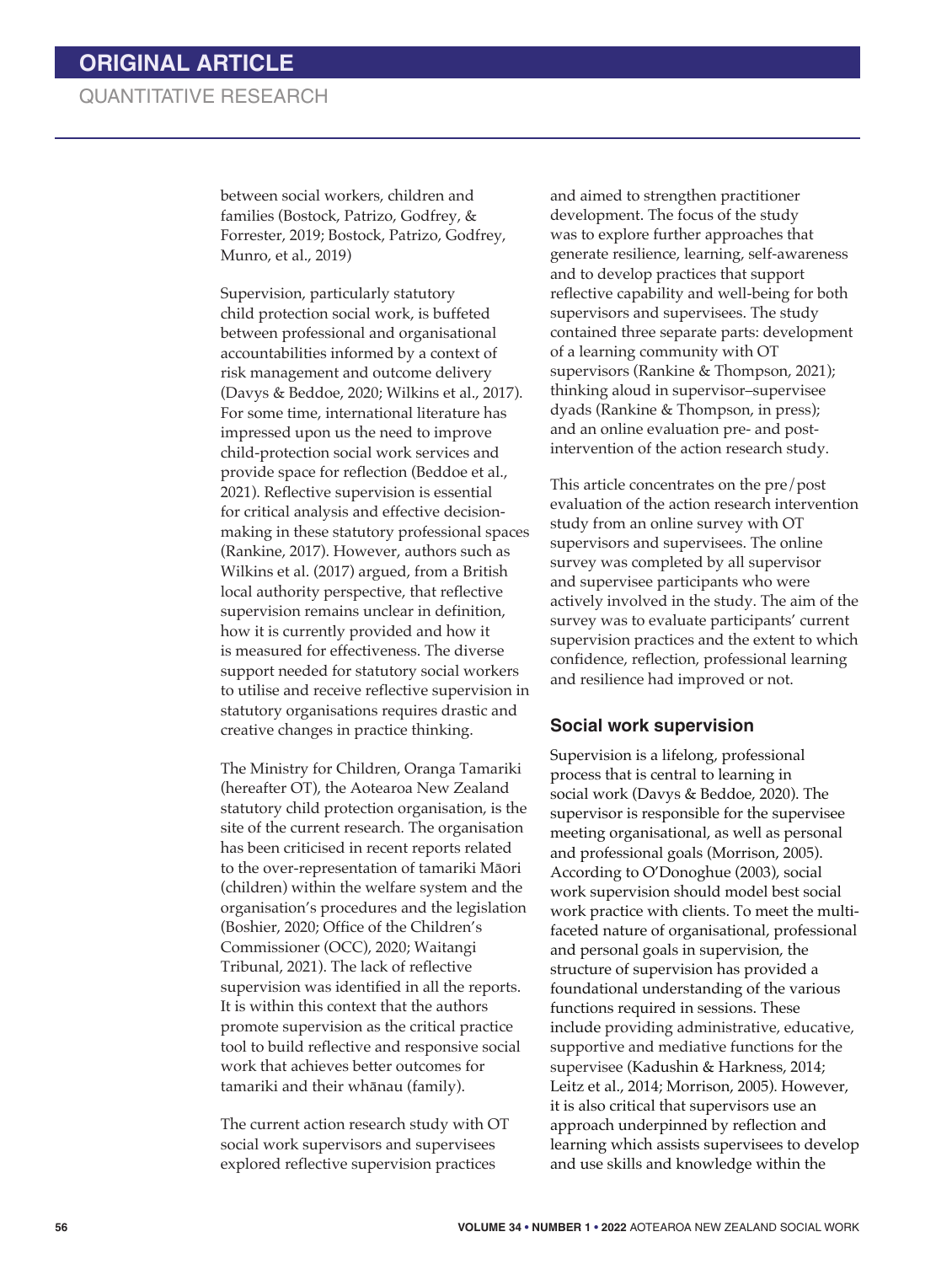ever-changing practice landscape of social work (Morrison, 2005).

Reflective supervision is a supervisory approach that emphasises learning, knowledge development, accountability and transformation in practice (Davys & Beddoe, 2020). Reflective supervision moves beyond a task-focussed structure and stimulates collaboration, analysis and emotional regulation (Franklin, 2011). Reflection (Kolb, 2014; Noble et al., 2016), and critical reflection (Fook & Gardner, 2007; Rankine, 2018), are essential elements underpinning reflective supervision. Both are necessary for critical examination, re-imagining, learning and developing alternative ways of practising.

The importance of supervision is recognised within social work professional standards. Within Aotearoa New Zealand, social workers have a mandatory obligation, through the regulatory body, the Social Workers Registration Board (SWRB), to receive and participate in supervision. The SWRB have identified that supervision is central to ensuring social work competence and is a requirement for social work registration (SWRB, 2016). The SWRB's Code of Conduct includes expectations that participants in supervision critically reflect on practice and supervisors ensure that supervision is culturally relevant and responsive for Māori (SWRB, 2016).

### **Supervision in statutory child protection organisations**

Child protection social work is challenging and emotionally charged for the practitioner (Davys & Beddoe, 2020)*.*  These social workers require a balance of skills between managing bureaucracy, complex decision- making and child abuse casework (Kelly & Green, 2019). Within this demanding context, it becomes vital that the social worker receives opportunities for reflection and support in supervision. The supervisor is often the social worker's line manager and juggles several

administrative responsibilities, including organisational accountability to managing risk, performance and case management. Escalating acuity of casework, dwindling resources and the associated media and public scrutiny of child protection work has left social work practice controlled by managerialism and neo-liberalism (Beddoe, 2010; Rankine & Thompson, 2021). These wider, systemic pressures leave little space for professional aspects of social work practice such as emotional support, reflection and critical reflection (Wilkins et al., 2017). Moreover, the associated tick-box nature of a managerial approach does little to promote the best interests of children and families (Pitt et al., 2021).

As Aotearoa New Zealand's statutory child protection agency, OT recently has been under considerable scrutiny regarding practice and the use of supervision. The Ombudsman highlighted the lack of reflective supervision and critical practice in social work practice with families where the focus was merely on task completion and outcomes (Boshier, 2020). In particular, the decision making of social workers was criticised for a lack of assessment and the associated impacts of these practices on outcomes for Māori (Waitangi Tribunal, 2021). The OCC (2020) highlighted the urgency for strengthening and implementing supervision policies and practices that address institutional racism and support effective work with Māori. "Hipokingia ki te kahu aroha, hipokingia ki te katoa", the initial report by the Oranga Tamariki Ministerial Advisory Board (2021), has identified a significant gap in social work training and the need to develop an organisational culture that supports staff through reflective supervision.

OT's statement of intent over the next three years has a clear focus towards accountability of practice and developing a positive culture and relationships in social work (OT, 2021). Underpinning this commitment to practice, supervision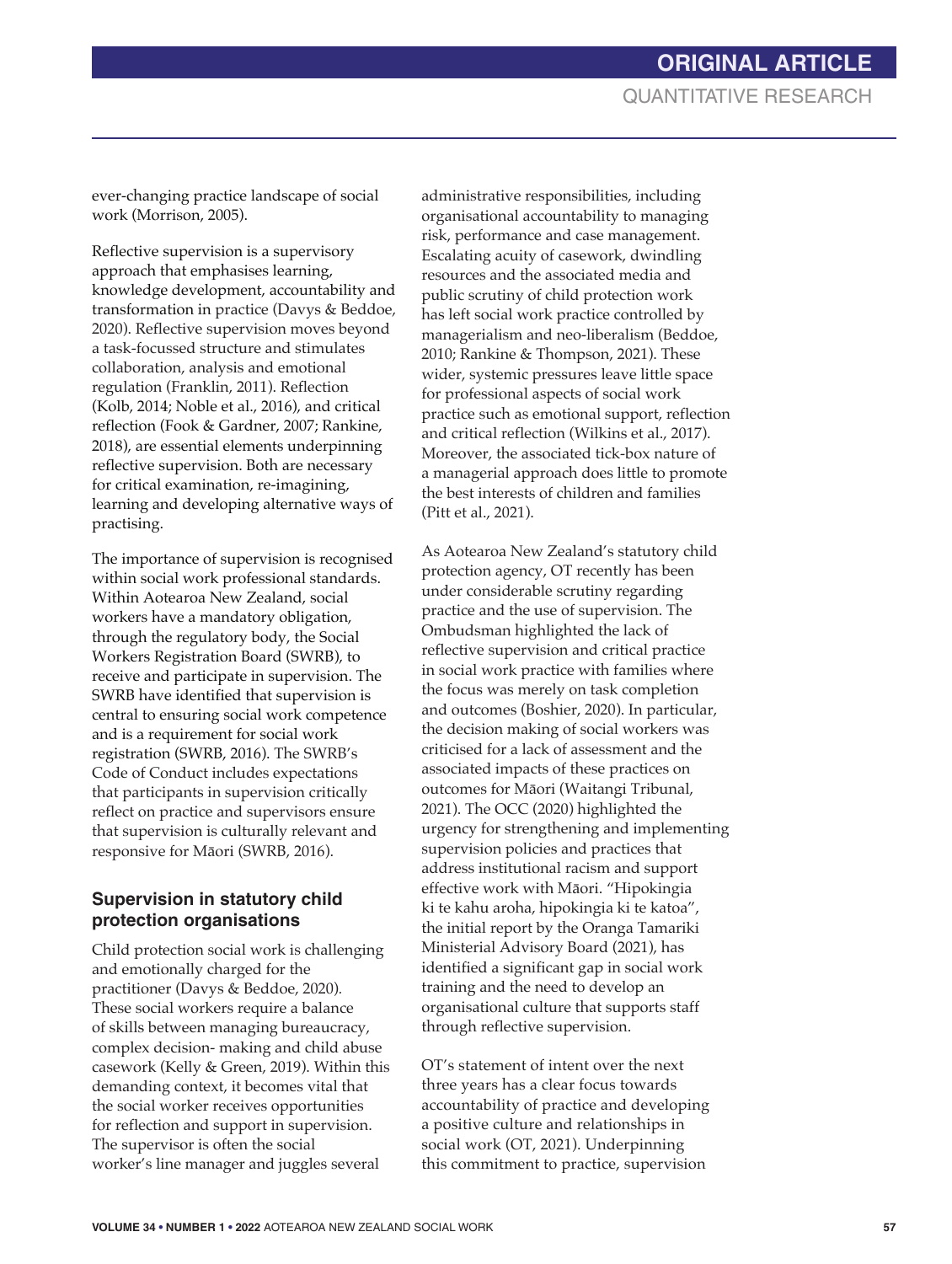within OT has been reviewed through Professional Supervision Policy and Standards. These standards outline OT's commitment to improving a social worker's practice through effective supervision and improving outcomes for children and families (OT, 2017). The Professional Supervision Policy outlines the significance of reflective supervision as key to the supervisor's role and the critical examination of the supervisee's thoughts, feelings and actions (OT, 2017). The Standards provide a benchmark for supervision: promoting quality practice with regular supervision sessions, focusing on the supervisee's needs, supporting effective work with Māori and cultural diversity, and supervisors having appropriate levels of skills, knowledge and competence (OT, 2017). Whilst the Professional Supervision Policy and Standards espouse effective supervision practice as essential to child protection social work, the implementation of these changes in practice continues to raise significant concern (Waitangi Tribunal, 2021).

#### **Research of supervision**

Research in social work supervision nationally and internationally has grown considerably over the last two decades (O'Donoghue, 2021; O'Donoghue & Tsui, 2015; Sewell, 2018). The literature takes the stance, similar to OT's Professional Supervision Policy and Standards (OT, 2017), that supervision is a fundamental ingredient for high-quality and effective social work practice (Wilkins et al., 2017). Social work supervision in social work can promote selfcare (Rankine, 2017), provide professional development (Nickson et al., 2020), build resiliency (Beddoe et al., 2014), and reduce burnout and intention to leave (Carpenter et al., 2012; Leitz & Julien-Chinn, 2017; Mor Barak et al., 2009).

For reflective supervision to be relevant to practice, wider contextual factors need critical examination. These contextual

factors include power dynamics, dominant structures and discourses that impact on, and influence, social workers' work with service users (Noble et al., 2016). Social work supervision generally lacks this depth of analysis (Rankine, 2018). The development of reflective supervision allows for antioppressive and culturally sensitive practice to emerge (Hair & O'Donoghue, 2009); which is essential when working with Māori.

The complexity of child protection work requires organisations to further develop reflective supervision for its workers. Carpenter et al. (2012) recognised the practice imperative for social workers to receive emotional support and the resources to develop and maintain reflective thinking. However, the effect of supervision on practice is an area of research that requires further evaluation (Wilkins et al., 2018). To date, Watkins (2020) has stated that evidence supporting supervision is weak, particularly for worker and client outcomes. It was the authors' intent in the current study to explore supervision practices that generate resiliency, learning, self-awareness and develop supportive reflective capability for supervisors and supervisees. And build supportive learning communities within the practice environment.

#### **Research design and data collection**

The online survey was one part of a study to evaluate the two action research methods (Rankine & Thompson, 2021) working with supervisors and supervisees in OT. The authors, with research and practice experience in supervision, collaborated with the participants to explore and deepen reflective practice. The other research methods involved the development of a learning community with OT supervisors and a *thinking aloud* process with supervisor– supervisee dyads to deepen the reflective capacity and well-being within supervision. The questionnaire was designed for supervisors and supervisees to complete at pre- and post-intervention stages of the action methods.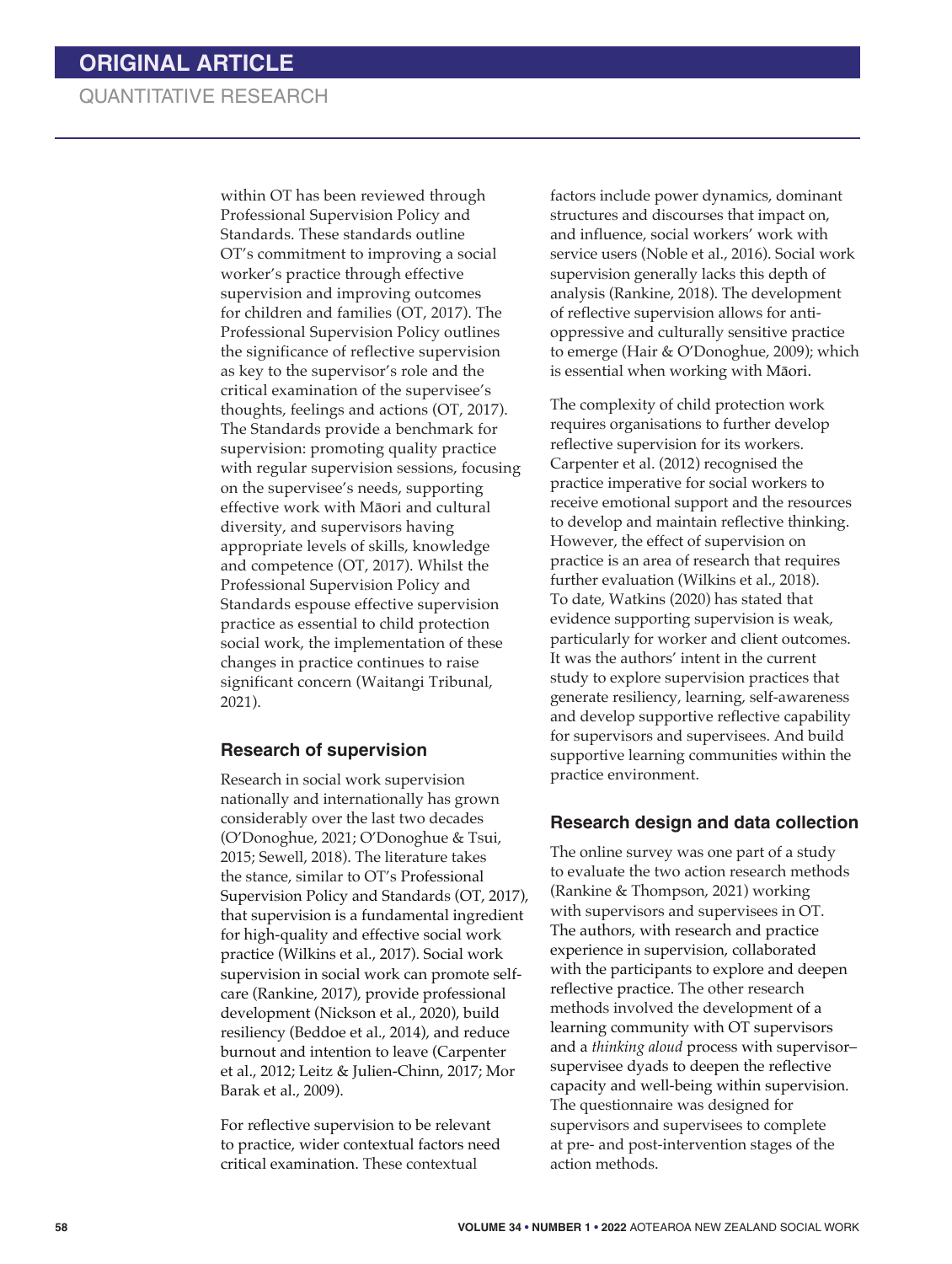The questions in the survey were influenced by recent research related to supervision and longevity in role (Leitz et al., 2014; Leitz & Julien-Chinn, 2017), resiliency (Beddoe et al., 2014), improving spaces to reflect in supervision (Beddoe et al., 2021), improving practice for children and families (Bostock, Patrizo, Godfrey, & Forrester, 2019; Watkins et al., 2018) and developing support and supervision of supervisors (O'Donoghue, 2021). To ensure validity, the questions were reviewed and refined by the authors and input was also requested from other experts in the supervision area with extensive experience. The questionnaire consisted of contextual questions related to frequency of supervision; the functions of supervision; engagement in reflection; supervision developing practice; supervision assisting resiliency; supervision improving confidence to change existing practice; and perceptions of supervision promoting positive outcomes for children and families. Supervisees and supervisors were also asked separate additional questions on the survey. Supervisees were asked the additional question "Does supervision support longevity in your social work career?" Supervisors were additionally asked "How often do you receive supervision?" and "How often do you engage in reflection while receiving supervision?". Data were measured used a five-point scale ranging from *not at all* to *all of the time.* The exceptions were Question one that measured frequency of supervision from *never* to *weekly* and Question two related to the functions of supervision from *not important* to *very important.* Each question also asked for a qualitative response to provide further description to the answer provided on the five-point scale. A final qualitative question was asked on each survey regarding any further participant comment related to supervision in the survey. Internal reliability was not measured and mean scores were used due to the small sample size and the different scales used in the questionnaires. The time between each survey (pre- and post-intervention) was approximately one year. The purpose of participants completing

the online survey twice was to evaluate the supervisors' and supervisees' views around current supervision practices and the extent to which confidence, reflection, professional learning and resilience had improved.

Participants employed at a regional OT office were invited to become involved in the study through the distribution, by the regional senior management team, of an information sheet to all care and protection social work staff. Participants completed and sent the signed consent form to the authors. The questionnaire was distributed by a web collector where the survey link was electronically sent to participants. Participants then received an electronic link via email to complete the online survey through the SurveyMonkey website. This was done prior to becoming involved in the interventions and after the study had been completed. An independent contractor completed a report on the data and provisional findings from the online surveys. The study was approved by the Human Participants Ethics Committee at the University of Auckland and consent obtained from the Chief Executive of OT, the Regional Manager of the appropriate OT site and Senior Advisor of Regional Operations.

Four supervisors and six supervisees participated in the online survey. The online survey provided both quantitative and qualitative data which were analysed descriptively and manually (Excel was used for quantitative data) due to the nature of the data and sample size. Frequency graphs were created for most of the quantitative questions to facilitate comparisons across pre- and post-intervention stages. Qualitative data were coded manually. Where data were collected as a five-point differential rating scale, mean scores were calculated as a useful indicator related to the question.

### **Findings**

 The pre- and post-intervention survey explored the following key areas of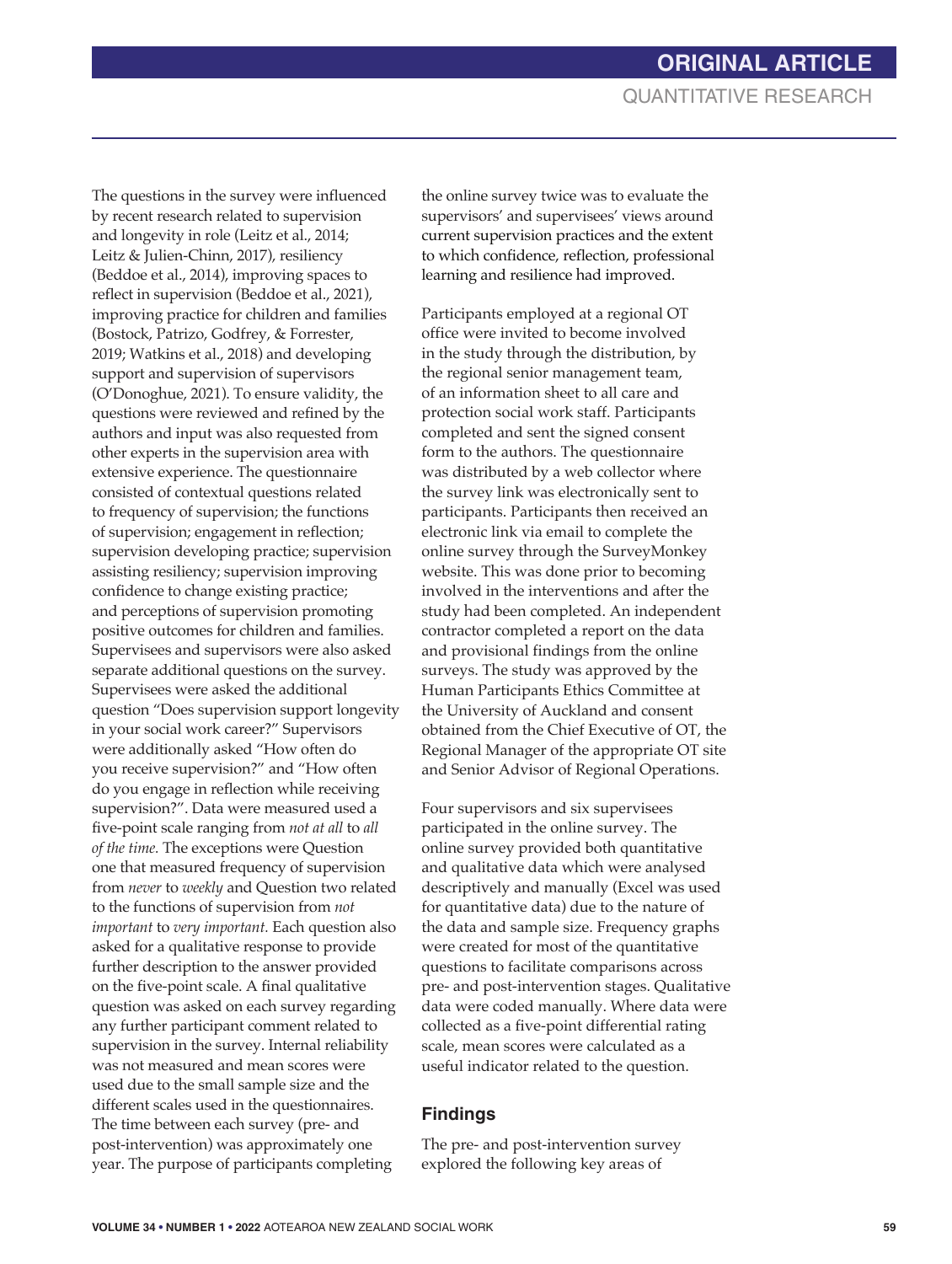supervision within OT: the frequency of supervision sessions; the functions of supervision; engagement in reflection; supervision changing practice; resilience; longevity in social work career; and the supervision of supervisors.

#### *Frequency of supervision sessions*

The supervisors and supervisees were asked to indicate how frequently they received/provided supervision. At preand post-intervention phases, the mean frequency of supervision remained the same as *once a fortnight* (see Figures 1 and 2). However, supervisees reported receiving less supervision at the post-intervention phase (for example, two supervisees stated *sometimes* and one supervisee stated *once a month*). Supervisees reflected, in their qualitative comments, on their own experiences of becoming more senior workers and therefore the frequency of supervision was consistent with OT policy. The policy details that new staff should



*Figure 1. How Often Do You Provide Supervision? (Supervisors)*



*Figure 2. How Often Do You Receive Supervision? (Supervisees)*

receive weekly supervision, reducing to fortnightly after the social workers have 12 months' experience (OT, 2017).

From the survey, some supervisors felt that more supervision of social workers was required: "I think supervision should be weekly, to both meet the requirements of the Ministry where we demonstrate consultation on casework, and reflection, where we explore the emotional impact of the work more."

The supervisees indicated that they participated in weekly or fortnightly supervision. However, for some, this was also subject to supervisor availability. The availability of their supervisor meant that supervision was not as frequent as they would like, with one supervisee stating, "According to the availability of my supervisor, it is when we can have it." Some supervisees indicated that the frequency should be determined by the needs of individual social workers, e.g., "I like to be guided and gauge by actual need rather than policy" and "We agree that we can meet any time there is a need." These statements were made post-intervention when there was also reduced availability of supervisors (as stated above).

### *The functions of supervision*

Both supervisors and supervisees were asked to rate the importance of four specific supervisory functions on a 5-point scale (1 = *not important*; 5 = *very important*). These supervisory functions align with key literature and are necessary in meeting professional and organisational needs (Davys & Beddoe, 2020; Kadushin & Harkness, 2014; Morrison, 2005). For comparison purposes, mean scores have been calculated for each function/participant group (Table 1).

Supervisors rated the importance of all four functions in supervision higher than did supervisees. At the post-intervention stage, supervisors rated all four functions as of lower importance, and supervisees rated managerial (2.67) and mediation (2.33) functions as lower.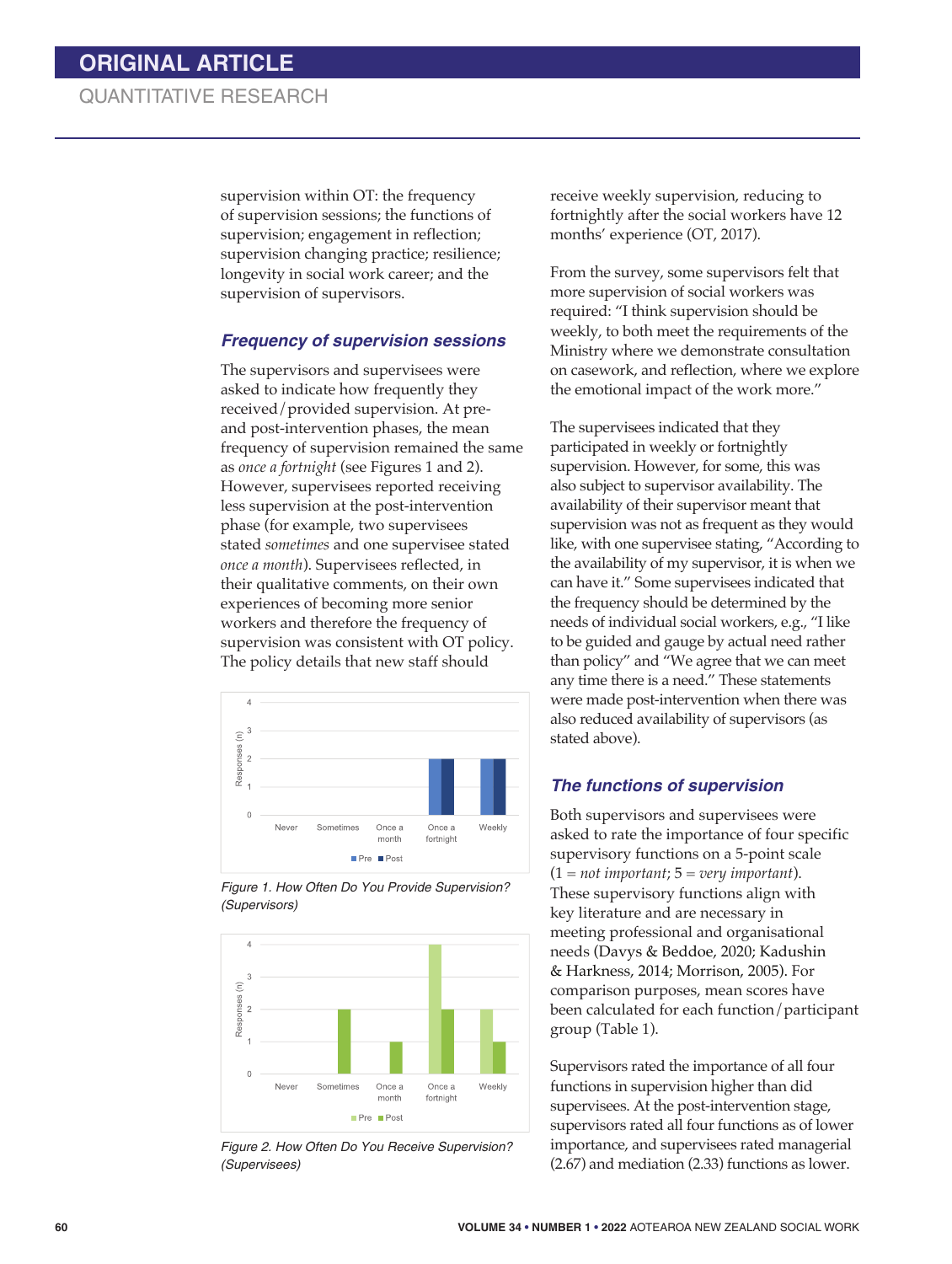| Importance of                          | <b>Supervisor</b> |      | <b>Supervisee</b> |             |
|----------------------------------------|-------------------|------|-------------------|-------------|
| supervision function<br>in supervision | Pre               | Post | Pre               | <b>Post</b> |
| <b>Managerial matters</b>              | 3.75              | 3.00 | 3.17              | 2.67        |
| Professional<br>development            | 4.50              | 3.50 | 4.33              | 4.33        |
| Support                                | 5.00              | 4.75 | 4.67              | 4.67        |
| Mediation                              | 4.25              | 4.00 | 3.33              | 2.33        |

Participants were also asked to describe the types of issues brought to supervision via an additional qualitative question. Supervisors mostly raised caseload management, as the "pressing" topic. Other issues included providing case updates, professional development/training opportunities, administration (such as leave, human resource matters, policy, IT systems), managerial (such as performance or conduct), practical coaching (such as dealing with difficult clients), internal and external relationships, and issues of a more personal nature (for example, work– life balance, stress management). Despite mediation listed as a potential function in the quantitative part to this question, supervisors did not comment on this further.

Caseload management was also frequently mentioned by supervisees (this included receiving guidance, direction, and advice on cases). In contrast to the comments made by supervisors at the pre-intervention stage, there was more of a focus on personal issues or feelings in the session. For example, "overall experiences and feelings towards work"; "things relating to my wellbeing"; and "how I am feeling due to personal circumstances and the significant impact these have on my work"*.* Other topics mentioned by supervisees included professional development/training, understanding of processes/practice standards, relationships, and task-orientated issues (such as delays in completing work as per policy).

The nature of the topics brought to supervision were slightly different for

supervisees. At the post-intervention stage, supervisees were bringing different issues to their supervision with comments suggesting a greater amount of reflection at meetings. Supervisees spoke often about supervision being an opportunity for "support", as well as a chance to reflect on "personal views and how they influence practice." Supervisees were more eager to discuss cases and their thinking and decisions. This was so they could reflect further and identify areas they could "improve on and grow."

#### **Engagement in reflection**

At pre- and post-intervention, supervisors and supervisees were asked to indicate the frequency of reflection occurring in supervision sessions. As seen in Figures 3 and 4, supervisors perceived that the frequency of reflection increased across the two timeframes (see Figure 3) with two supervisors stating *most of the time* and one *half the time*. Whilst supervisees indicated a slight decrease in reflection occurring in their







*Figure 4. How Often Do You Engage in Reflection During Supervision? (Supervisees)*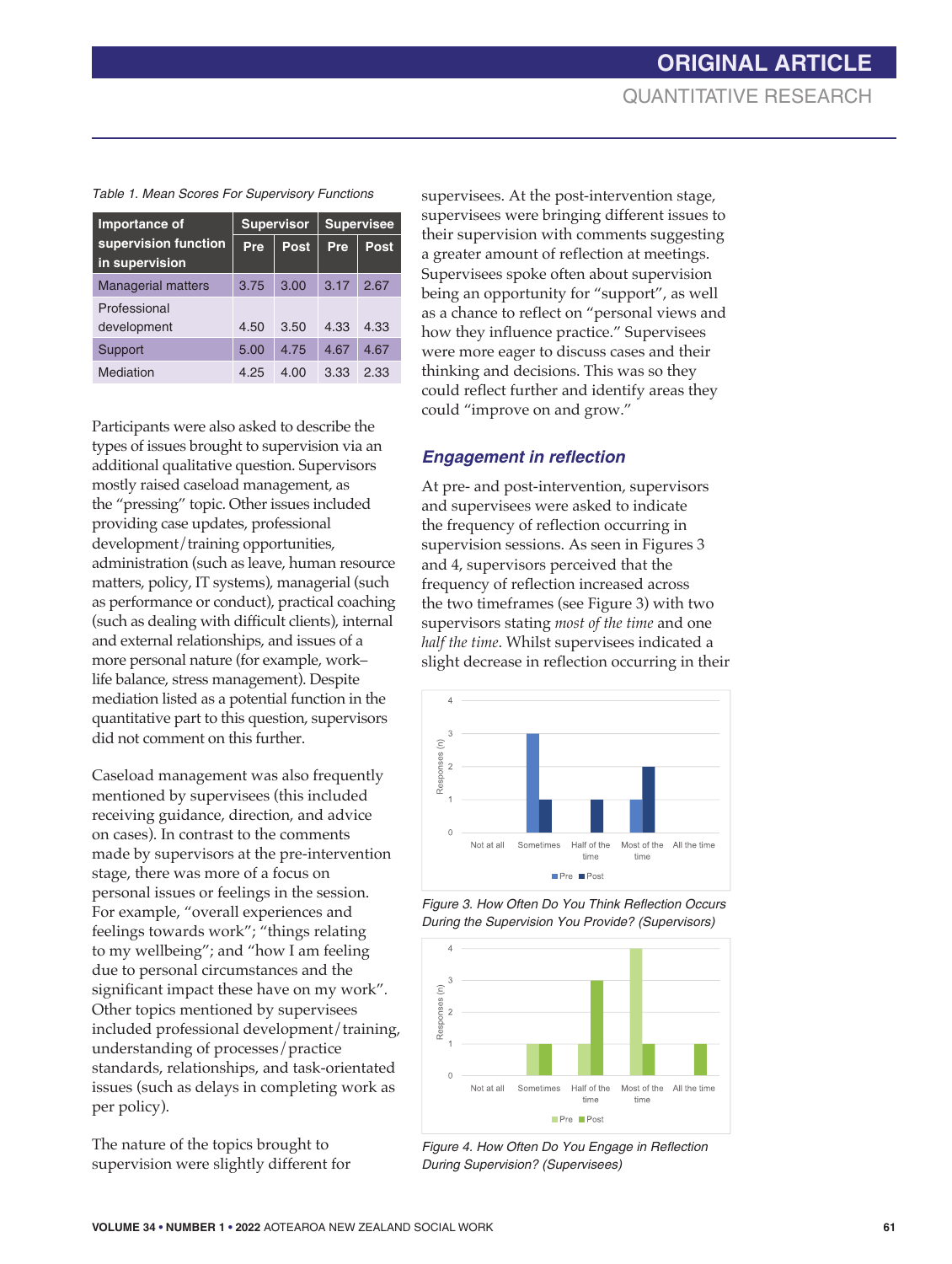sessions (see Figure 4) with three supervisees at post-intervention stating *half the time.* The decrease corresponds with the reduction in frequency of supervision for supervisees over the time of the study.

One supervisor made a further clarification about the level of engagement of reflection in supervision not being enough due to demands and time pressures:

Not enough time to be as reflective about particular practice as I'd like. In this extremely busy work most social workers just want the quick answers and to be able to get on with things! An hour once a fortnight is never going to be enough (not even once weekly) to cover all functions of supervision and keep up with all task-focus/casework as well as give good reflection time to the complexities of this work.

In addition, the supervisors and supervisees were asked a qualitative question to describe *how* reflection occurred during supervision sessions. The supervisors highlighted a range of strategies that they used, for example, asking open questions, revisiting initial thoughts/beliefs/biases, allowing silence and reframing statements. The strategies that the supervisors used were based around a specific case discussion or plan. One supervisor described that some supervisees feel challenged around the process of reflecting:

I often find that asking questions to get social workers to reflect on their decisions are seen as a threat, and are viewed that you are challenging their practice for disciplinary reasons. I also find that social workers feel challenged to explain their case analysis, they will often tell you about the information they have gathered, and the plan they are putting in, but not about why that plan is the right one.

In contrast, supervisees identified a range of issues that they brought to supervision to reflect on. Casework featured consistently

and supervisees would bring concerns, "errors or mistakes", case complexities and difficult decisions to supervision. Positive experiences when working with children and families or "wins" were also seen as useful: "Reflecting on the positive practice I have done and also the impact this has on a child/ young person and/or their family and how I felt about that." Supervisees also raised professional development areas for further reflection such as specifically asking for feedback from a supervisor, critical thinking and exploring alternative perspectives and possible personal bias.

#### *Supervision changing practice*

Supervisees positively responded to supervision being helpful towards improving their practice. All participants responded that supervision improved practice either *most* or *all the time* across the two survey times (see Figure 5). It was noted the mean decreased at post-intervention to *most of the time* as one supervisee felt that supervision had slightly reduced in helpfulness in improving practice.

The supervisees were asked to provide an example of a time that supervision had improved their practice. A range of positive experiences were shared. For one supervisee the sharing of feelings and previous experiences was helpful to shift pre-existing patterns, values and beliefs:

I have shared openly my concerns about families that do not engage openly with



*Figure 5. Is Supervision Helpful Towards Improving Your Practice? (Supervisees)*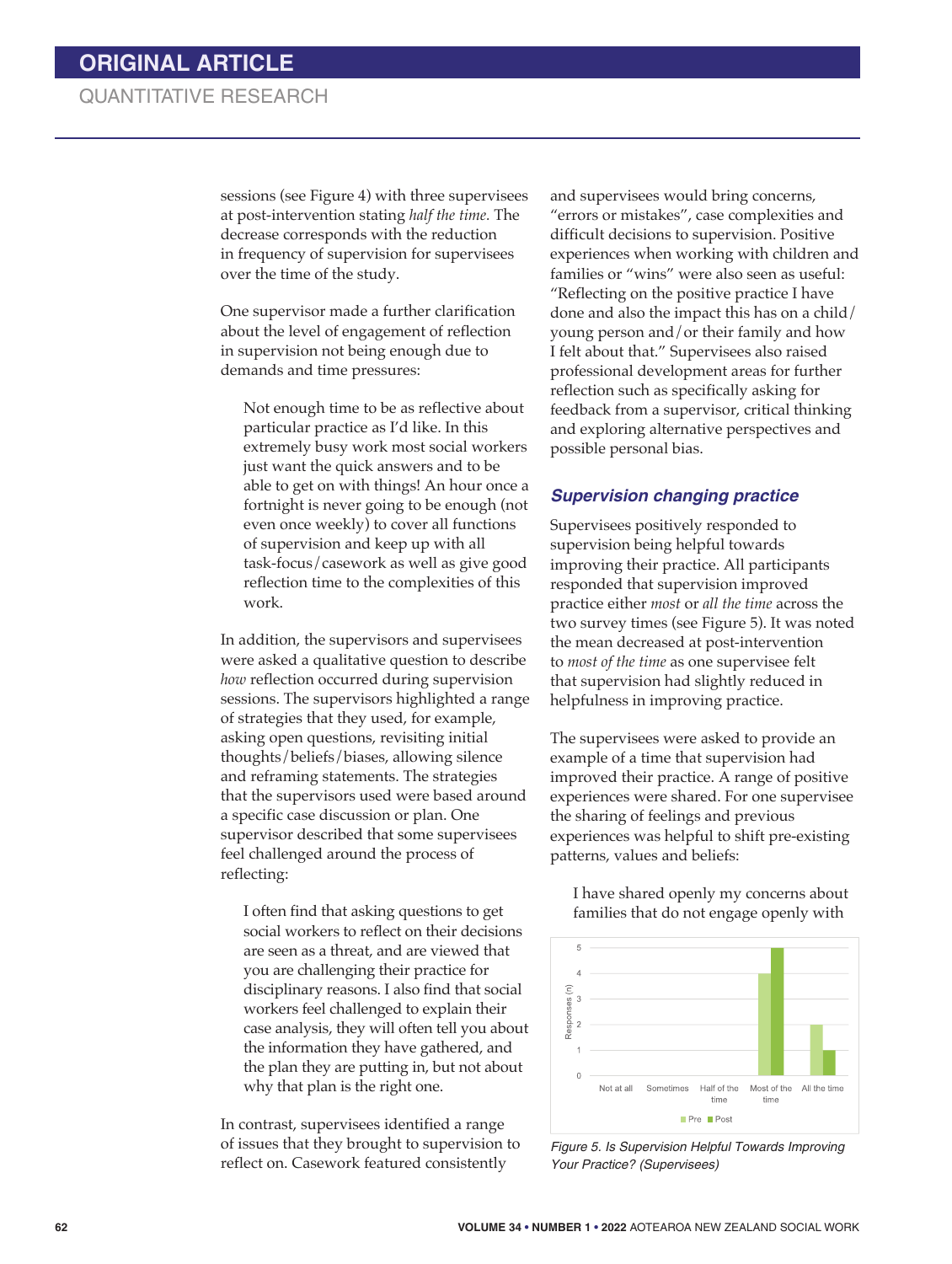Oranga Tamariki. My supervisor was able to advise me of times where she had engaged with families in her position and had received similar experiences. My supervisor asked me questions about my desire to support families in their times of needs and asked about how it made me feel when families weren't ready to engage.

Another supervisee realised the value of supervision in exploring doubts and fears when working with a specific family and working through the best decision that could be reached at the time:

I find supervision has improved my practice when I had doubts about a decision I had made regarding one of my cases and through supervision I was able to reflect and be guided by my supervisor to realise I had made the right decision.

Supervisors and supervisees were both asked whether supervision assisted with developing confidence in making changes to practice (see Figures 6 and 7). Supervisors overall were less likely than supervisees to indicate that confidence had improved as a result of supervision. At pre-intervention, two supervisors rated this as *sometimes* or *half the time*. This was perhaps due to the supervisor's tentativeness and self-critique in their own skills and abilities within supervision. By post-intervention however, two supervisors rated this as *most of the time*.



*Figure 6. How Confident Do You Think Supervisees Are Towards Making Changes to Their Practice? (Supervisors)*

In comparison, five supervisees at postintervention felt supervision had developed their confidence *most of the time*. Both participant groups noted that confidence was present at least some of the time. There was an increase across pre- and post-intervention, with more supervisors and supervisees feeling that confidence was improved *most of the time* at post-intervention.

When supervisors were asked for specific examples relating to confidence and change in practice, supervision was highlighted as helping supervisees stay in the job despite difficulties, overcoming overwhelmingness, developing greater empathy, delivering better outcomes to clients through *seeing* cases from the client perspective.

There are times with newer workers where they become overwhelmed with what is happening in families and forget to find out why things are happening (as the why is where the effective intervention strategies sit). I think that by asking the right questions about why, this has helped social workers de-escalate and think about interventions that are better targeted and less invasive.

Supervisees identified the value of supervision towards the development of plans when working with families and creating a better understanding of procedures and processes. One supervisee expressed that, "If I come away from supervision with new ideas, or having



*Figure 7. How Confident Are You Towards Making Changes to Your Practice? (Supervisees)*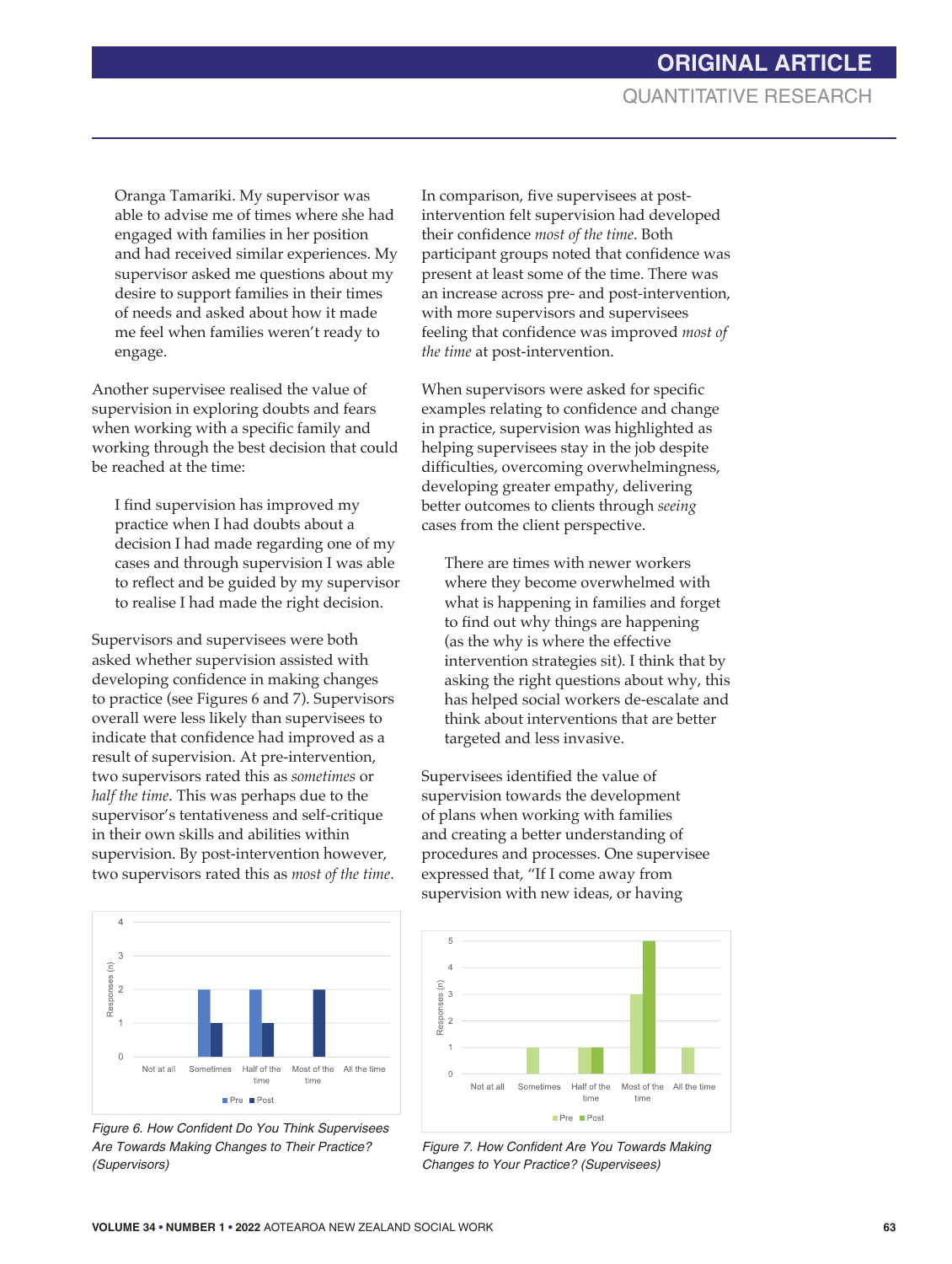processed how I can do something differently, or more confidence in myself, I feel able to make changes." Another supervisee spoke about how supervision developed their confidence in making connections between theory and their practice:

Supervision helps me to be confident in my practice and ensure I have made decisions based on policy/ theory and can back up my decisions. An example is discussing a court plan I was filing and working through each step and what I was trying to achieve both short and long term. I ensured I could explain how each step was child centred. I was challenged by using theory and good practice until I was clear.

In addition to the more general questions outlined earlier, both supervisors and supervisees were asked whether supervision enhanced confidence in their ability to improve outcomes for children and families. Supervisors and supervisees gave some specific examples:

A social worker extremely anxious about attending multidisciplinary meetings is now regularly and confidently hosting/ facilitating groups of professionals all working with a child/family. Lots of assurance, talking through worries etc in supervision. Initially supported social worker at meetings, modelling facilitation, slowly taking "back seat" at their pace and eventually withdrawing from meeting (leaving them to it). (Supervisor)

I think that supervision has helped me to improve an outcome for a child by being feeling supported in my decisionmaking for a child regarding a need for a separate bedroom for two siblings in a home who needed their own space due to a history of sexual abuse and they now have their own bedroom and this is already having an improvement for them. (Supervisee)

#### *Resilience and longevity in social work career*

The supervisors and supervisees were asked whether supervision increased supervisee resilience. By post-intervention, the supervisors felt that supervisees' resilience was increased as a result of supervision *half of the time* (Figure 8). However, from their supervision sessions, supervisees felt more resilient between pre- and post-intervention, with high levels of resilience identified at the post-intervention stage (Figure 9). This included three supervisees stating *most of the time* and two supervisees stating *all of the time*.

The qualitative question asked supervisors what they do to encourage resilience with supervisees. Supervisors provided a range of responses at pre- and post-intervention stages including "[giving] credit where credit is due"; affirming competence; normalising experiences; providing clarity; creating collegial/peer support opportunities; talking



*Figure 8. To What Extent Do You Think Your Supervision Increases Resilience in Your Supervisees' Work? (Supervisors)*



*Figure 9. Does Supervision Increase Resilience in Your Work? (Supervisees)*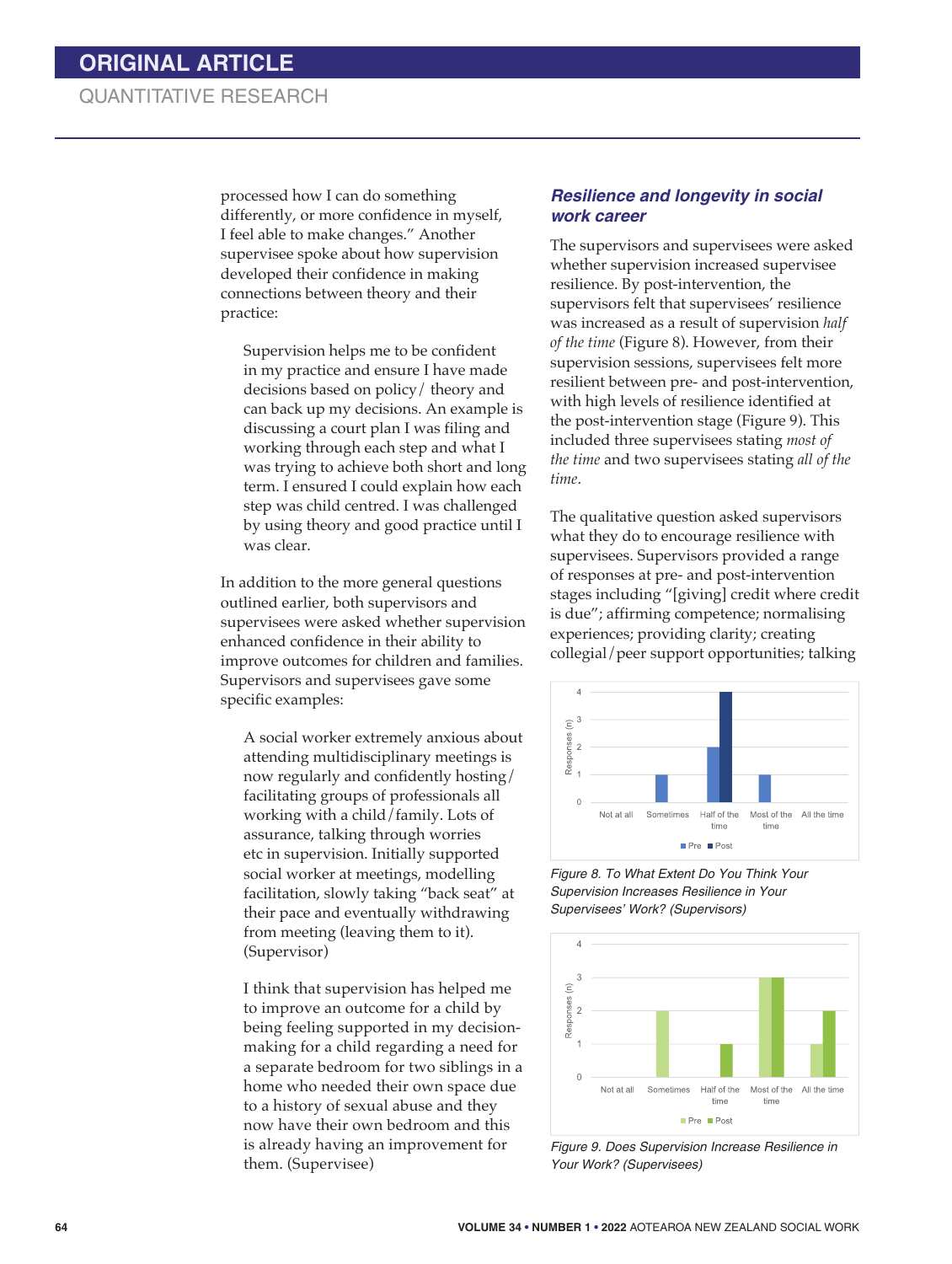through difficult situations; and offering advocacy or other support. The importance of maintaining a structured work–life balance and promoting self-care was also discussed: "I talk to them about taking breaks, finishing on time, structuring their time and keeping their passion for the work alive."

Supervisees were asked in what ways supervision increased their resilience. For many supervisees, having the opportunity to talk with a supervisor who had a professional understanding of their situation and potential concerns was seen as key to developing resilience:

It gives me somebody to talk with when I have had a difficult encounter with a client, family member or other professional. Having supervision with a person who has experienced the challenges of the job is important because I am a new social worker and talking through the challenges helps me put them into perspective. This encourages me to process what I have experienced, which positively affects my resilience.

Supervision was seen as a way for supervisees to seek reassurance, "separate the personal and professional spheres", gain confidence, and "cope with the everyday nature of the work". Trust and respect in the supervision relationship was also mentioned by several supervisees as being helpful for their resilience so that there was a plan to "truthfully sharing worries" and "asking any 'dumb' questions."

Supervisees felt that supervision supported their longevity in their role and social work career. The majority of supervisees indicated that longevity was supported at least *most of the time* (see Figure 10). Five out of six supervisees stated that supervision promoted their longevity *most of the time* or *all of the time* by post-intervention.

Qualitative findings supported the quantitative data outlined in Figure 10.



*Figure 10. Does Your Supervision Support Longevity in Your Social Work Career? (Supervisees)*

Supervisees consistently indicated that supervision had helped them "settle into the job", feel "supported" in the role, and as a result, increased their job satisfaction. Not only did supervisees identify that longevity in their social work career was supported by good supervision, but it was adversely impacted when the supervisory relationship was not working well:

When I have a positive relationship with my supervisor I am able to better manage stressful times. When I do not have a good relationship with my supervisor I feel more overwhelmed by my work and believe that I cannot do this job much longer for the sake of my mental health and general wellbeing.

I have always found it beneficial to have an engaged and thoughtful supervision session, to help me stay positive and recognise the good that I do in my work … I have thought about leaving several times, generally when I have felt least supported.

#### *Supervision for supervisors*

Supervisors were asked to consider their experience of their own supervision, both in terms of frequency and their own engagement in reflection (Figures 11 and 12). The majority of supervisors indicated they received supervision themselves *sometimes* or *once a month*. At the post-intervention stage, supervision frequency had slightly increased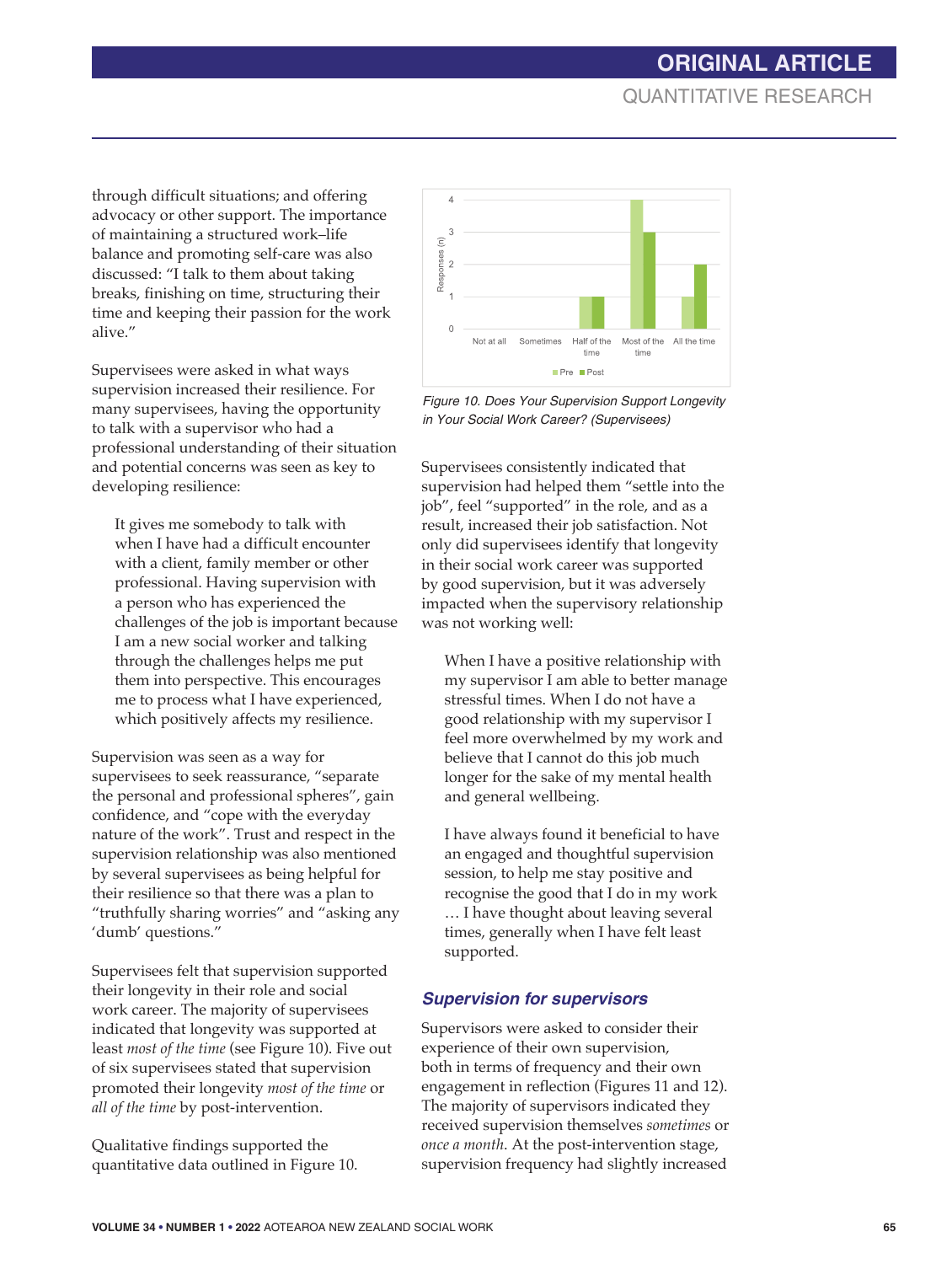## **ORIGINAL ARTICLE**

### QUANTITATIVE RESEARCH



*Figure 11. How Often Do You Receive Supervision? (Supervisors)*



*Figure 12. How Often Do You Engage in Reflection While You Are Receiving Supervision? (Supervisors)*

with one supervisor indicating that they were receiving fortnightly supervision.

Qualitative comments indicated that supervisors felt their own supervision was often "overlooked", which could leave them feeling "isolated" as "no one else in the office who would understand the unique pressures of the job".

One supervisor stated that their supervision "tends to get overtaken by other things that come up and take over as being urgent". Supervision that was provided externally was viewed as positive as the supervisor "did not bring their own political agenda into the supervision" and "sessions are reflective, rather than collusive".

In relation to engagement in reflection, the majority of supervisors engaged in reflection at least *half of the time*. At postintervention, there was a slight increase with one supervisor stating they now

reflected *all the time*. When asked how their own supervisors encourage reflection, the techniques mentioned were similar to those discussed previously. These skills and techniques included open questioning, reframing, use of silence, and encouraging discussion. One supervisor felt that reflection did not occur during their own supervision sessions (although this was not realised in the quantitative aspect to the question) and said, "I can't comment as this has not been the case previously and may not happen."

#### **Discussion**

 The results from the survey showed an overall increase in the participants' perceptions of their confidence in reflection, resiliency and improvement in practice in supervision from pre- to post-participation in the study. The focus of the action research study, using thinking aloud interventions and a learning community, was to explore approaches that generate resilience, learning, self-awareness and to develop practices that support reflective capability and well-being for both supervisors and supervisees in OT. The findings from the online surveys indicated that participant perceptions, related to their professional development and reflective supervision, since the interventions had shifted positively.

The frequency of supervision, as outlined by the participants, connected with existing organisational policy and professional mandate (OT, 2017; SWRB, 2016). However, there was mention by participants that supervision should be drawn by need, rather than just meeting procedure. The four supervisory functions outlined in the survey align with supervisory functions within key literature (Davys & Beddoe, 2020; Kadushin & Harkness, 2014; Leitz et al., 2014; Morrison, 2005). These supervisory functions assist in providing necessary structure in the supervision session and meeting professional and organisational needs. Support and professional development were indicated by supervisors and supervisees alike as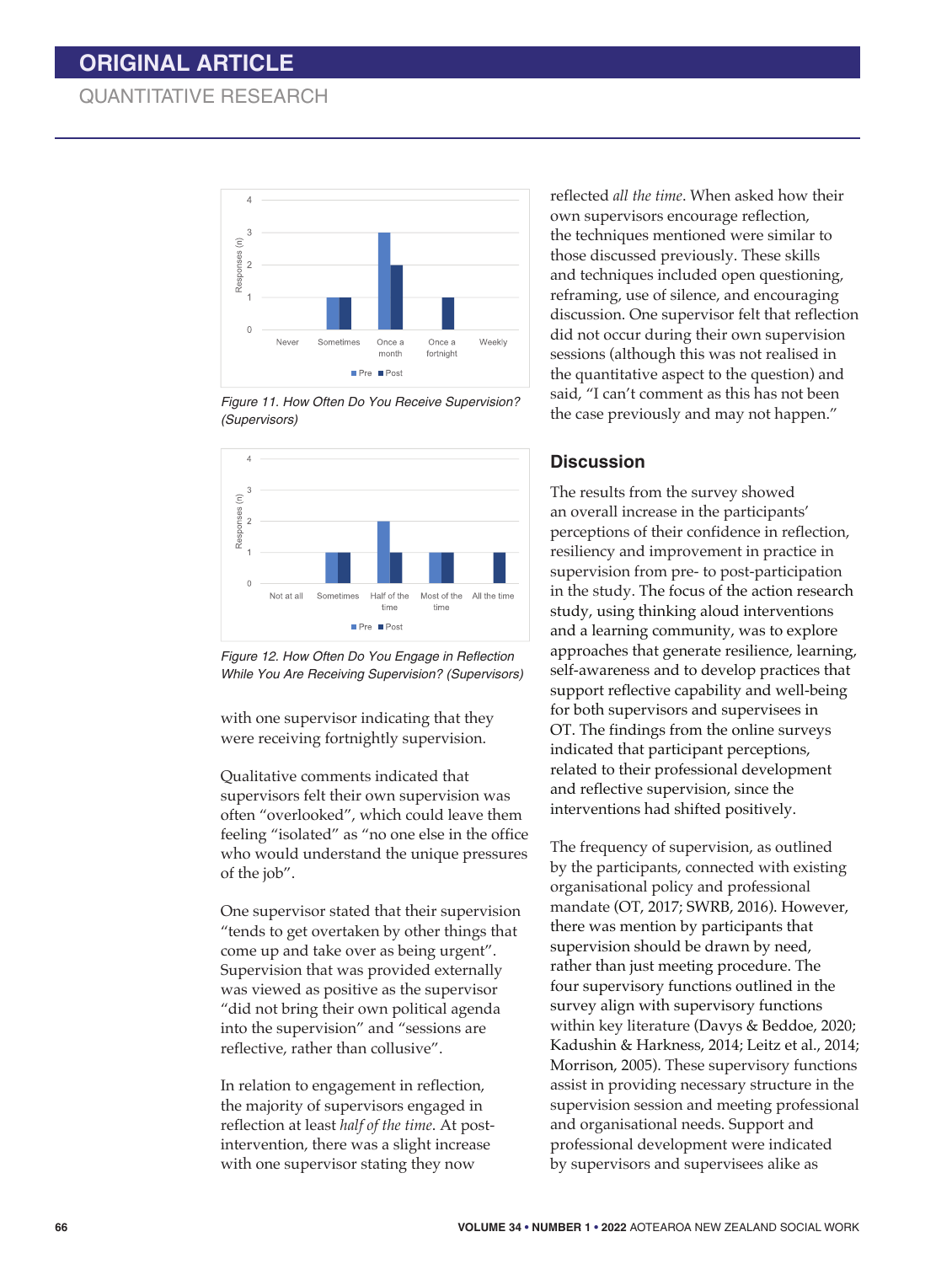central to supervision. The significance of supervisory support in sessions remains consistent with other studies (Leitz & Julien-Chinn, 2017). However, the *pressing* topics raised in supervision by supervisees were predominantly managerial matters and case direction—typical within a statutory child protection environment where the supervisor has line management and caseload responsibility for the supervisee (Beddoe, 2010). After the implementation of the learning community with OT supervisors and the thinking aloud process with supervisor–supervisee dyads, managerial aspects to supervision became less relevant as participants indicated that a reflective and supportive space was more important. This realisation by participants is consistent with Wilkins et al. (2017) and Beddoe et al. (2021) in tackling the need to create reflective spaces that meet statutory social workers' professional needs rather than supervision which is line management.

The supervisors and supervisees were asked to describe *how* reflection occurred during supervision sessions. The feedback regarding reflective supervision was very positive overall. Supervisors (who had also had the experience of participating in the learning community and thinking aloud process) indicated that there was an increase in reflection in supervision over time. Skills that are strengths-based encourage reflection and are essential to ongoing learning. These skills were central to the action research methods. Strengths-based training for supervisors has led to changed perceptions from supervisees and supervisors and promoted positive change in supervision (Leitz et al., 2014; Leitz & Julien-Chinn, 2017). The supervisors in the survey highlighted the strengths-based skills used to foster reflection but it was noted by both supervisors and supervisees that reflection centred around casework and meeting outcomes. However, supervisors commented that there was not enough reflection for social workers generally. These comments suggest that, whilst supervision occurred regularly, reflection and learning is not prioritised due to pressing managerial

agendas monopolising supervision time. Leitz and Julien-Chinn (2017) have stressed the significance of support in supervision and the time away from other systemic pressures for supervisors to provide consistent supervision. The debate continues over how busy supervisors juggle competing commitments around line management and reflection with their supervisees.

Pitt and others (2021) have critiqued the ambiguity and often diluted understanding of reflection in supervision by social workers. Wilkins et al. (2017) have maintained that reflective supervision in statutory social work is not clearly defined and generally is described as case management. Supervisors in this study also indicated that social workers became defensive and struggled to reflect on their plans with families. Social workers, particularly in statutory settings, need a safe space in supervision to explore their work, be challenged, be able to identify the use of power and ethical considerations (Cousins, 2019). Support for social workers to unpack their practice is crucial and requires a range of approaches (Wilkins, et al., 2017). Pitt et al. (2021) also argued that, whilst considering a different perspective in supervision may be the beginning of reflective supervision, statutory social work needs to consider a more critical lens—that of exploring power, inequality and social justice. The participant comments in the data presented an absence of aspects related to culture and work with Māori. Crucial to current criticism aimed at OT is the ability of social workers to explore wider environmental issues impacting on social work decision making involving whānau Māori and develop culturally relevant practice (Waitangi Tribunal, 2021). Within the managerial and crisis-driven environment of child protection, it is imperative that social workers have a space to critically reflect and advance decision making in their practice with children and families (Rankine & Thompson, 2021).

Supervisors and supervisees were confident that supervision was associated with changes in practice. These findings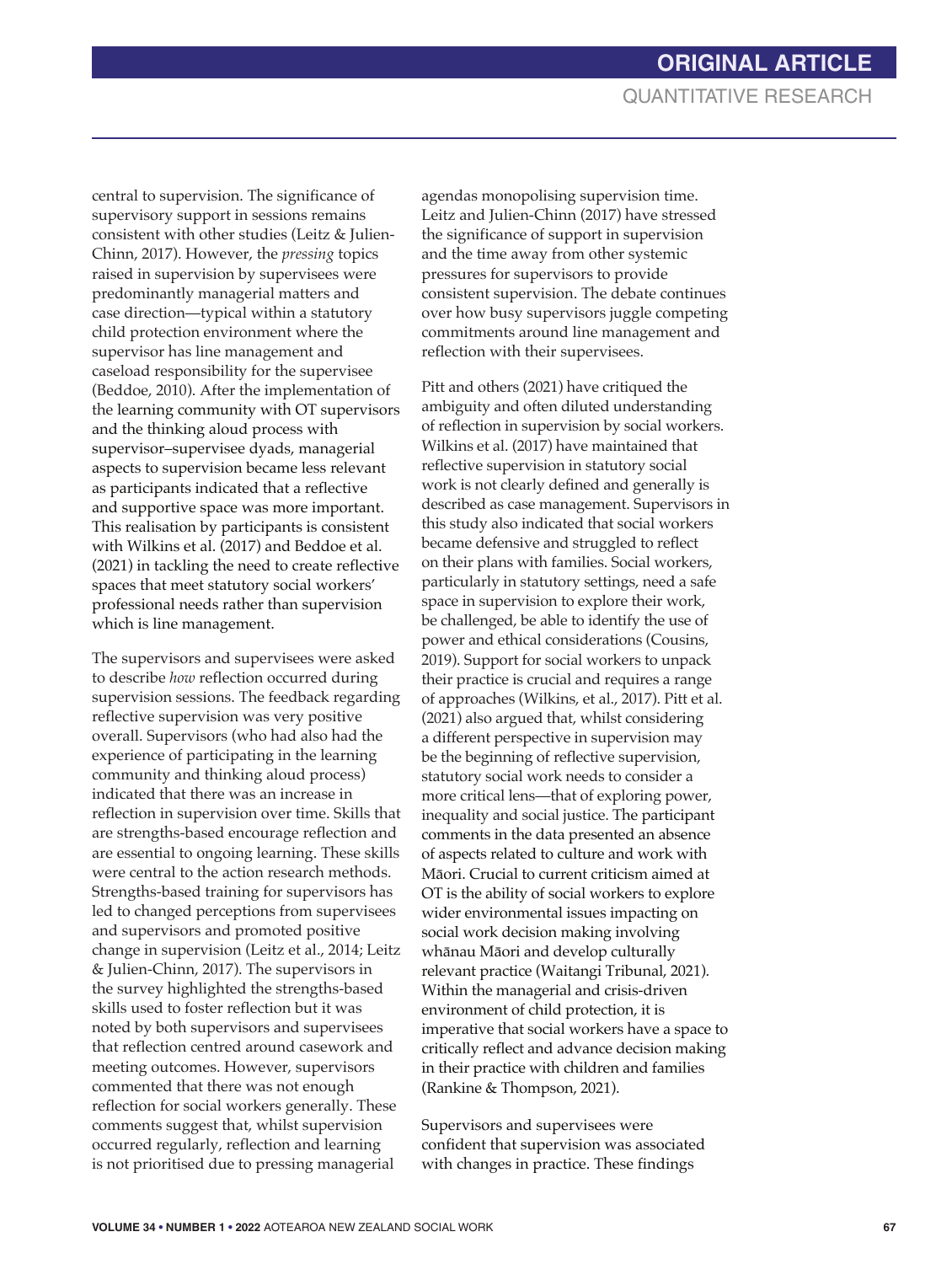correspond with other literature that has identified supervision as positively associated with completing work and job satisfaction (Carpenter et al., 2012; Mor Barak et al., 2009). Recent research reviews on supervision have emphasised the gap between supervision directly impacting on worker and client outcomes (Watkins, 2020) and parallels the criticisms directed at OT and the lack of supervision in practice decision making (Boshier, 2020; OCC, 2020; Waitangi Tribunal, 2021). In contrast, the qualitative examples from the supervisees in this study emphasised the value of supervision in providing clarity with child-centred decision making and guidance on practice issues—important factors associated with developing whānaucentred practice and providing solutions to OT practice. Similarly, supervisors and supervisees felt that supervision had improved their confidence after participation in the research. The online survey also provided direct examples of how supervisors and supervisees saw supervision relating to positive interventions for children and families. These examples included hearing the views of others, managing heightening emotions, taking time with complex decision making and making the *right* decision. Identifying strengths and resources in the supervisor–supervisee relationship has a parallel relationship with the supervisee and work achieved alongside families and children (Leitz & Julien-Chinn, 2017). These examples highlight the importance of OT social workers reflecting on their work through supervision and relating positive changes in their work with children and families.

Resilience in the workplace is often linked to effective supervision. A study by Beddoe et al. (2014) highlighted participants' need for reflection, safe exploration of emotions and that receiving constructive feedback in supervision was central to creating resiliency. Participants in this study also connected the significance of supervision with resilience in the workplace. Supervisees significantly identified an increase, post-intervention,

in their resilience and willingness to stay in their role because of supervision with their supervisor. Supervisees additionally identified that, when there was not adequate support or a good supervisory relationship with their supervisor, there was a strong desire to leave their role. The qualitative comments concurred with previous citations that talking about obstacles, self-care and feeling supported made supervisees more resilient and likely to stay at work.

The supervisors who participated in the online survey were specifically asked about their own supervision. The supervision of supervisors should be key in the development of practice and reflection, but curiously, is an area not explored in literature and research (Patterson, 2019). Despite supervision being offered approximately once a month, there was also mention from supervisors that supervision would be overlooked for other urgent tasks. Reflection may be present in the supervision of supervisors half of the time and the opportunities for external supervision assisted in disengaging with organisational agendas. Overall, the frequency of supervision for supervisors and the level of reflection increased over the duration of the study. Patterson (2019) suggested that managers should be replicating the practice that they provide to frontline practitioners and strive to ensure reflection over surveillance in a learning culture. Supervisors also need training and reflective supervision to ensure safe and accountable practice. Ongoing training and supervision as professional development should go in conjunction with one another (Leitz et al., 2014). In response to criticism in the recent reports (Oranga Tamariki Ministerial Advisory Board, 2021; Waitangi Tribunal, 2021), supervision within OT needs to reflect a bi-cultural lens with Māori-centred principles. This promotes social and cultural differences in supervision and decolonises existing supervision practices (O'Donoghue, 2021). Protected spaces for OT supervisors to explore, evaluate and critique decision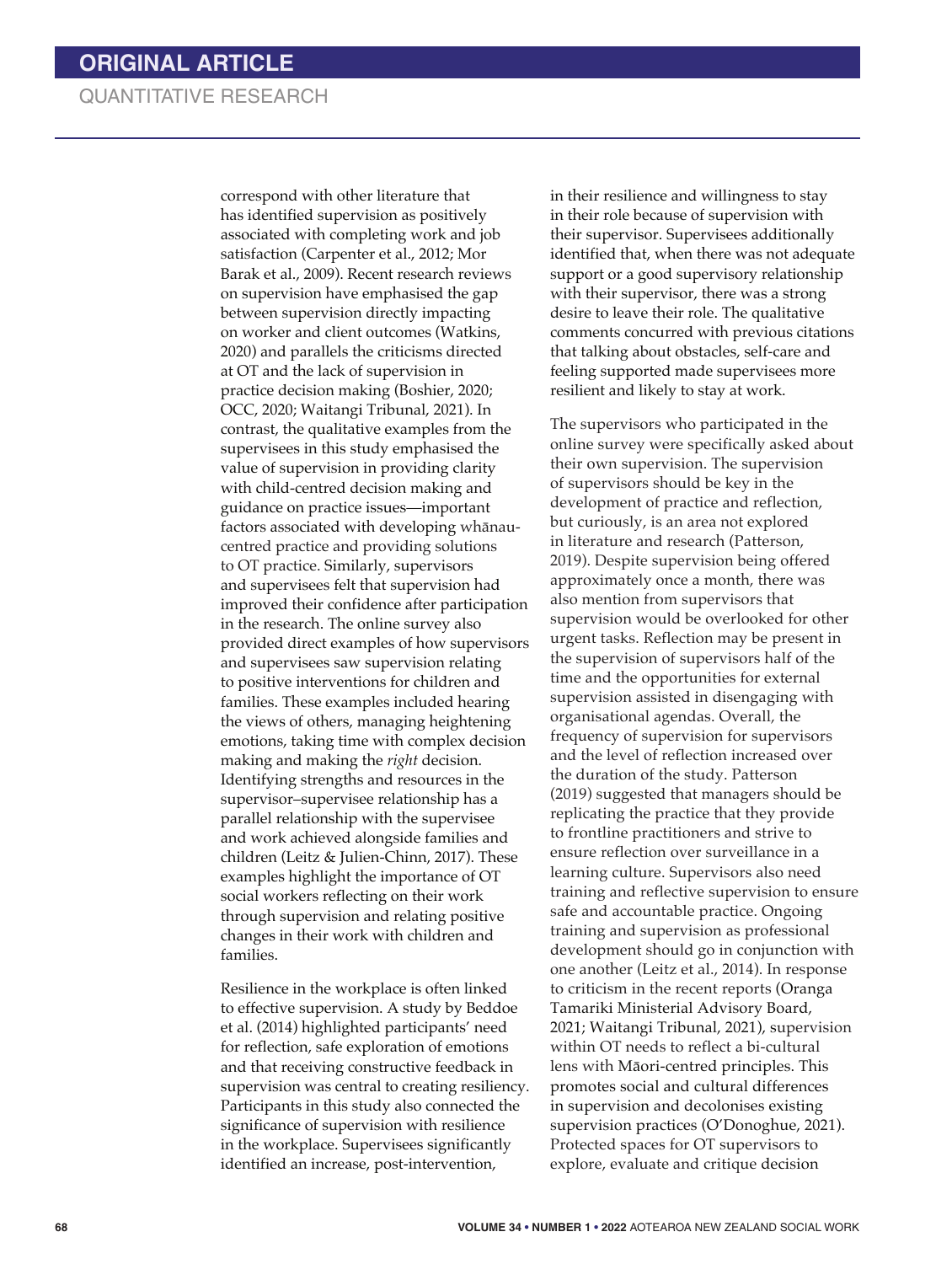making involving whānau Māori and wider environmental issues need to be urgently prioritised in the development of social work practice (Rankine & Thompson, 2021). Embedding a culture of reflection and learning requires commitment within every aspect of the organisation, including supervisors and managers. This focus on improving supervision in OT requires future evaluative research that encompasses bi-culturalism and is Māori-focused.

### **Limitations**

The experiences and reflections are representative of the supervisors and supervisees in this study. The data collected from the online survey and the research are not generalisable. The survey may have transferability to other supervisees' and supervisors' views and mean scores across other OT sites in the organisation. Given the small sample size, participant experiences of supervision, understandings of reflective supervision and cultural diversity were not holistically captured. Reflective supervision in this context, is predominantly formed from a Tauiwi (non- Māori) lens and does not encompass concepts of Te Ao Māori (worldview) or other cross-cultural notions of cultural humility and sensitivity. Further studies that utilise a Māori framework, cross-cultural considerations and include studies by Māori for Māori supervisors and supervisees in OT are recommended for future research. The data collection from the online survey represents the supervision situation for social workers at two particular points: pre- and post-research. Whilst the survey provides an indication of changes in supervision over this duration in time, there are limits to the reliability and validity of this data directly. Whilst this study provided some initial investigation around supervision changing practice outcomes for social workers and their work, the impact of supervision on client outcomes needs to be central to further research in supervision (Watkins, 2020). Further studies, similar to Wilkins et al. (2018), Bostock, Patrizo, Godfrey, and Forrester, (2019) and Bostock,

Patrizo, Godfrey, Munro & Forrester, 2019) that explore practitioner work alongside effective practice with service users, are central to an Aotearoa New Zealand research agenda which builds towards better children and whānau, aiga (family) outcomes. Despite the limitations outlined, this study contributes towards the evidence base of supervision literature in social work practice in Aotearoa New Zealand, specifically supervision practices in OT. Such opportunities provide an examination of current practice that highlight strengths, potential changes and the opportunities to develop reflective supervision and alternatives to social work practice with families.

### **Conclusion**

Creating opportunity for reflection and learning in supervision is an ongoing tension in statutory social work as managerial agendas continue to prevail. The recent criticisms from the OCC, the Ombudsman and the Waitangi Tribunal detail the ongoing concern directed at OT around inclusion in decision making with children and families—particularly Māori and the protected space for social workers to learn and reflect on their practice. To ensure responsive and reflective practice in supervision at OT, committed to better outcomes for tamariki and their whānau, child protection social workers need space that promotes learning and critical decision making. This study has highlighted the value of creating learning spaces for both supervisees and supervisors to critique and develop supportive practice which complement reflective supervision. Future bi-cultural and Māori-centred research is essential for improving reflective supervision and outcomes for children and families.

Submitted 3 December 2021

Accepted 22 March 2022

Published 13 May 2022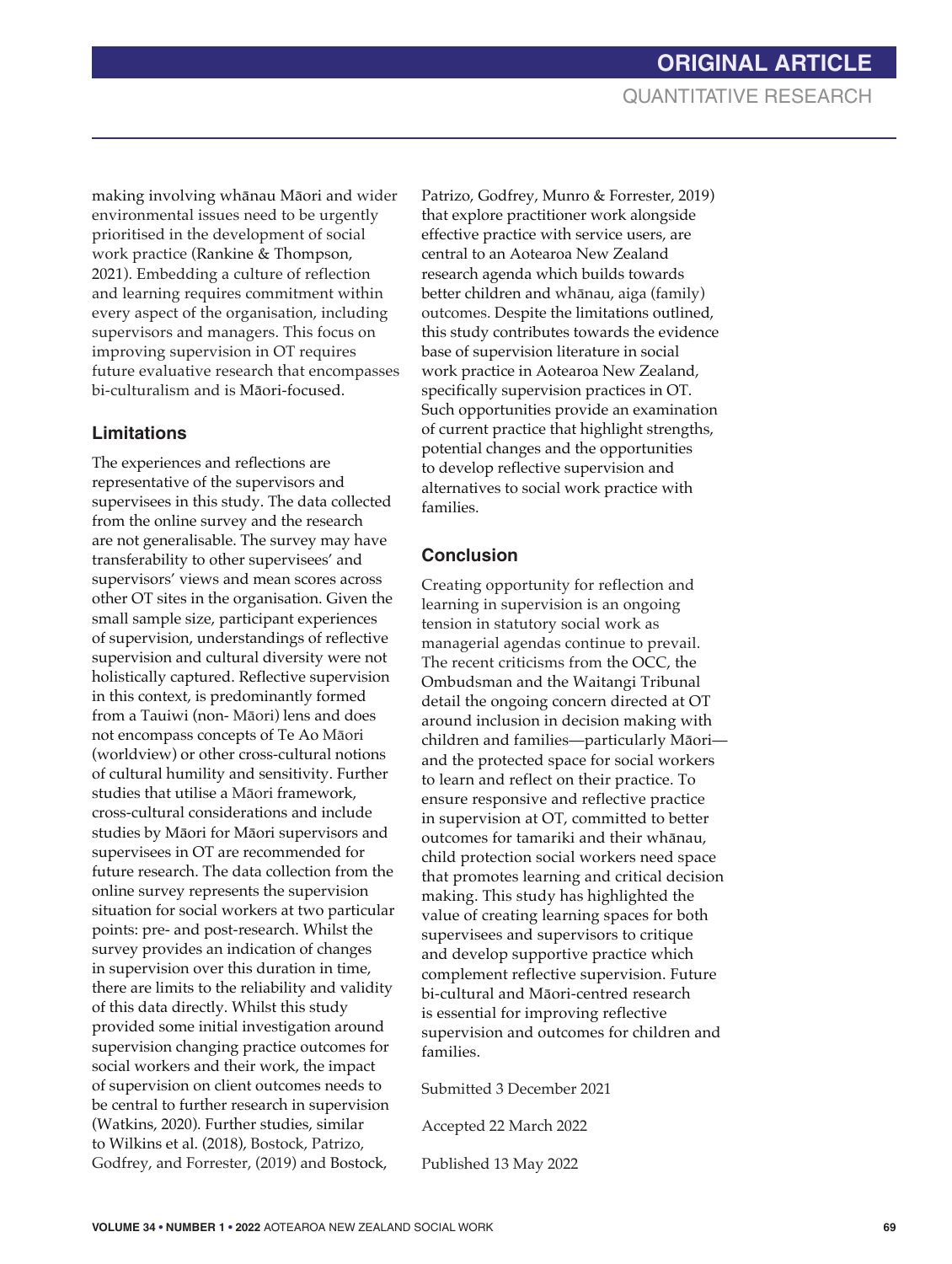#### **References**

- Beddoe, L. (2010). Surveillance or reflection: Professional supervision in "the risk society." *British Journal of Social Work, 40*(4), 1279–1296. https://doi:10.1093/bjsw/ bcq018
- Beddoe, L., Davys, A., & Adamson, C. (2014). Building resilient practitioners: Definitions and practitioner understandings. *The British Journal of Social Work*, *44*(3), 522–541. https://doi.org/10.1093/bjsw/bcs142
- Beddoe, L., Ferguson, H., Warwick, L., Disney, T., Leigh, J., & Cooner, T. S. (2021). Supervision in child protection: A space and place for reflection or an excruciating marathon of compliance? *European Journal of Social Work*, 1–13. https://doi:10.1080/13691457.2021.1964 443
- Boshier, P. (2020). *A matter of urgency: Investigation report into policies, practices and procedures for the removal of newborn pēpi by Oranga Tamariki, Ministry for Children.* https://www.ombudsman.parliament.nz/sites/default/ files/2020-10/He\_Take\_\_K%C5%8Dhukihuki\_A\_Matter\_ of\_Urgency-OT\_Report-102020-DIGITAL.pdf
- Bostock, L., Patrizo, L., Godfrey, T., & Forrester, D. (2019). What is the impact of supervision on direct practice with families? *Children and Youth Services Review, 105*, 104428. https://doi.org/10.1016/j.childyouth.2019. 104428
- Bostock, L., Patrizo, L., Godfrey, T., Munro, E., & Forrester, D. (2019). How do we assess the quality of group supervision? Developing a coding framework. *Children and Youth Services Review, 100*, 515–524. https://doi. org/10.1016/j.childyouth.2019.03.027
- Carpenter, J., Webb, C., Bostock, L., & Coomber, C. (2012). *Effective supervision in social work and social care. Research Briefing 43*. Social Care Institute for Excellence*.*
- Cousins, C. (2019). Supervising social workers in involuntary contexts: Some considerations. *Australian Social Work, 73*(3), 347–356. https://doi:10.1080/031240 7X.2019.1695867
- Davys, A., & Beddoe, L. (2020). *Best practice in professional supervision: A guide for the helping professions* (2nd ed.). Jessica Kingsley.
- Fook, J., & Gardner, F. (2007). *Practising critical reflection: A resource handbook*. Open University Press.
- Franklin, L. D. (2011). Reflective supervision for the green social worker: Practical applications for supervisors. *The Clinical Supervisor, 30,* 204–214. https://doi.org/10.1080/ 07325223.2011.607743
- Hair, H., & O'Donoghue, K. (2009). Culturally relevant, socially just social work supervision: Becoming visible through a social constructionist lens. *Journal of Ethnic and Cultural Diversity in Social Work, 18*(1–2), 70–88. https://doi:10.1080/15313200902874979
- Kadushin, A., & Harkness, D. (2014). *Supervision in social work* (5th ed.). Columbia University Press.
- Kelly, S., & Green, T. (2019). Seeing more, better sight: Using an interprofessional model of supervision to support reflective child protection practice within the health setting. *British Journal of Social Work, 50*(3), 814–832. https://doi:10.1093/bjsw/bcz030
- Kolb, D. A. (2014). *Experiential learning: Experience as the source of learning and development*. FT Press.
- Lietz, C., Hayes, M., Cronin, T., & Julien-Chinn, F. (2014). Supporting family-centered practice through supervision: An evaluation of strengths-based supervision. *Families in Society: The Journal of Contemporary Social Services, 95*(4), 227–235. https://doi.org:10.1606/1044- 3894.2014.95.29
- Lietz, C. A., & Julien-Chinn, F. J. (2017). Do the components of strengths-based supervision enhance child welfare workers' satisfaction with supervision? *Families in Society: The Journal of Contemporary Social Services, 98*(2), 146–155. https://doi.org:10.1606/1044- 3894.2017.98.20
- Ministry for Children, Oranga Tamariki. (2017). *Professional supervision: Policy and standards*. https://practice. orangatamariki.govt.nz/assets/practice/use-professionalsupervision/5139fa22bf/professional-supervision-policyand-standards.pdf
- Ministry for Children, Oranga Tamariki. (2021). *Oranga Tamariki strategic intentions 2021-2025.* https://www. orangatamariki.govt.nz/assets/Uploads/About-us/ Corporate-reports/Strategic-intentions/Strategicintentions-2021-2025.pdf
- Mor Barak, M. E., Travis, D. J., Pyun, H., & Xie, B. (2009). The impact of supervision on worker outcomes: A metaanalysis. *Social Service Review, 83*(1), 3–32.
- Morrison, T. (2005). *Staff supervision in social care: Making a real difference for staff and service users*. Pavilion.
- Nickson, A., Carter, M., & Francis, A. (2020). *Supervision and professional development in social work practice.* Sage.
- Noble, C., Gray, M., & Johnston, L. (2016). *Critical supervision for the human services: A social model to promote learning and value-based practice*. Jessica Kingsley.
- O'Donoghue, K. (2003). *Restorying social work supervision.* Dunmore Press.
- O'Donoghue, K. (2021). Advancing the social work supervision research agenda. In K. O'Donoghue & L. K. Engelbrecht (Eds). *The Routledge international handbook of social work supervision* (pp. 637–656). Routledge.
- O'Donoghue, K., & Tsui, M.-s. (2015). Social work supervision research (1970–2010): The way we were and the way ahead. *British Journal of Social Work, 45*(2), 616–633. https://doi.org:doi:10.1093/bjsw/bct115
- Office of the Children's Commissioner. (2020). *Te Kuku O Te Manawa.* https://www.occ.org.nz/assets/Uploads/Te-Kuku-O-Te-Manawa-Report-2-OCC.pdf
- Oranga Tamariki Ministerial Advisory Board. (2021). *Hipokingia ki te kahu aroha, hipokingia ki te katoa, the initial report by the Oranga Tamariki Ministerial Advisory Board.* https://www.orangatamariki.govt.nz/about-us/ news/mab-report-released/
- Patterson, F. (2019). Supervising the supervisors: What support do first-line supervisors need to be more effective in their supervisory role? *Aotearoa New Zealand Social Work, 31*(3), 46–57.
- Pitt, C., Addis, S., & Wilkins, D. (2021). What is supervision? The views of child and family social workers and supervisors in England. *Practice.* https://doi:10.1080/095 03153.2021.1959543
- Rankine, M. (2017). Making connections: A practice model for reflective supervision. *Aotearoa New Zealand Social Work, 29*(3), 66–78.